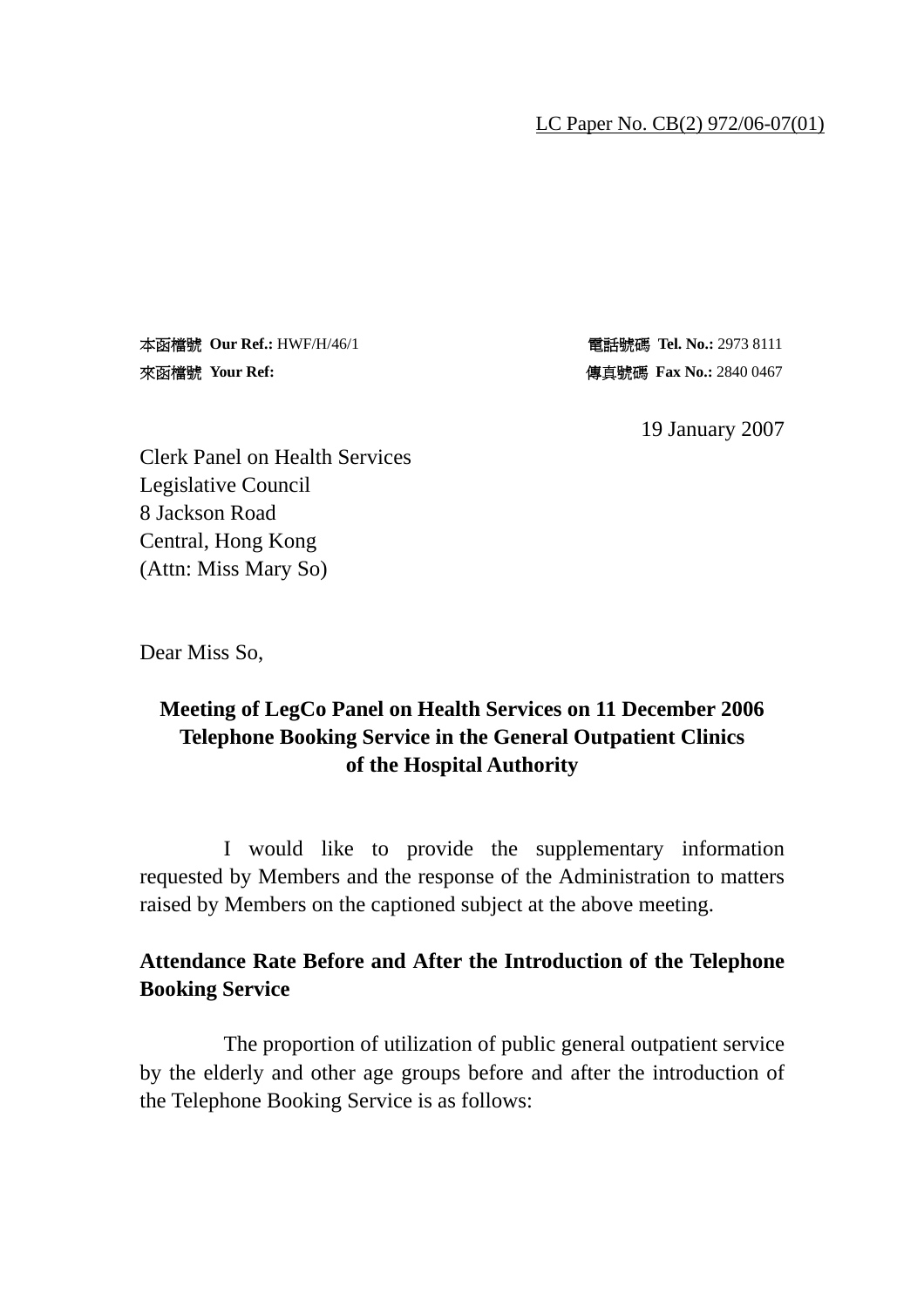| Proportion of attendance at       |          | Aged    | Aged                   |         |              |
|-----------------------------------|----------|---------|------------------------|---------|--------------|
| public general outpatient         | Aged     | between | between                | Aged    |              |
| clinics in all districts          | under 45 |         | 45 and 60 $ 61$ and 75 | Over 75 | <b>Total</b> |
| <b>Before the introduction of</b> |          |         |                        |         |              |
| <b>Telephone Booking Service</b>  | 26.5%    | 30.1%   | 28.5%                  | 14.9%   | 100%         |
| September 2006                    |          |         |                        |         |              |
| After the introduction of         |          |         |                        |         |              |
| <b>Telephone Booking Service</b>  | 26.4%    | 30.8%   | 28.4%                  | 14.4%   | 100%         |
| November 2006                     |          |         |                        |         |              |

 As we mentioned at the above meeting, there was no data at present showing that the introduction of the Telephone Booking Service has significantly affected the utilization of outpatient services by the elderly. According to the figures above provided by the Hospital Authority (HA), there was no significant difference in the proportion of utilization by patients aged over 60 before and after the introduction of Telephone Booking Service. The Administration and HA will continue to monitor closely the utilization patterns.

### **Usage of the Telephone Lines for the Telephone Booking Service**

| Time of use of the<br><b>Telephone Booking Service</b> | Percentage of consultation slots obtained<br>through Telephone Booking Service |
|--------------------------------------------------------|--------------------------------------------------------------------------------|
| $3:00$ p.m. $-6:00$ p.m.                               | 46.3%                                                                          |
| 6:00 p.m. $-9:00$ p.m.                                 | 12.1%                                                                          |
| 9:00 p.m. $- 12:00$ a.m. (the next day)                | 5.5%                                                                           |
| $12:00$ a.m. $-3:00$ a.m.                              | 1.3%                                                                           |
| $3:00$ a.m. $-6:00$ a.m.                               | $0.6\%$                                                                        |
| 6:00 a.m. $-9:00$ a.m.                                 | 13.6%                                                                          |
| $9:00$ a.m. $-12:00$ noon                              | 13.7%                                                                          |
| $12:00$ noon $-3:00$ p.m.                              | 6.7%                                                                           |
| Total                                                  | 100\%                                                                          |

 The usage of telephone lines for the Telephone Booking Service over different periods of time in a day is as follows:

(*Source*: Mean figures on the usage of GOPC Telephone Booking Service in New Territories East, Kowloon East and Kowloon Central Clusters in November 2006)

 As we mentioned at the above meeting, the figures above provided by HA show that the telephone lines of the Telephone Booking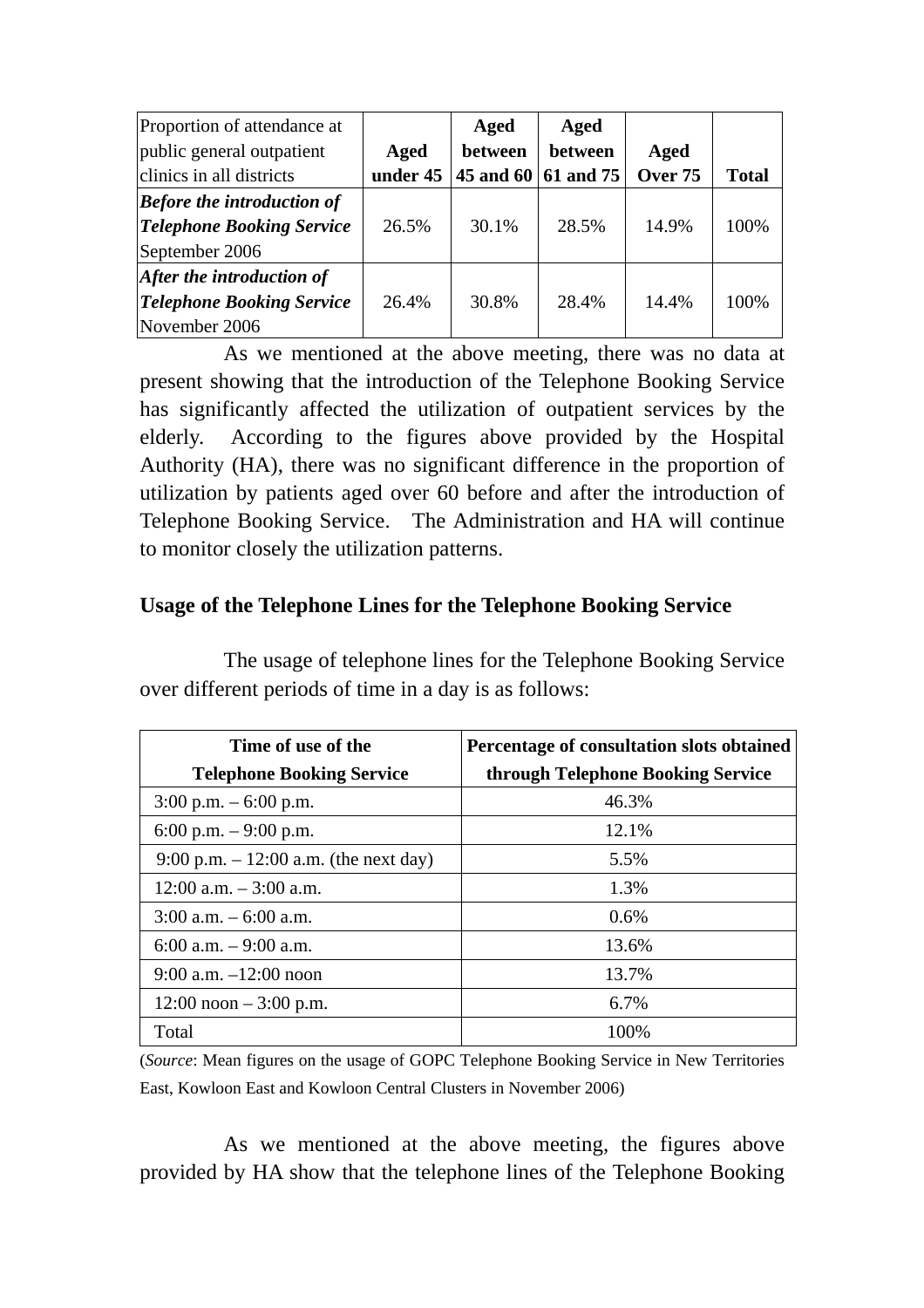Service are inevitably busier at the period short after 3:00 p.m. each day when it starts accepting booking for the next day. Nevertheless, the telephone lines are generally easier to connect in the latter part of the day, such as in the evening, and early morning of the next day. Also, in quite a number of clinics, some consultation slots for the same day are still available in the morning.

### **Further Improvement Measures to the Telephone Booking Service**

 We stated in the information paper submitted for the captioned Panel meeting that HA was considering further improvements to the telephone booking system and its supporting measures. The progress of various improvement initiatives is as follows:

| <b>Improvement Initiatives</b>       | <b>Progress</b>                                                        |  |  |
|--------------------------------------|------------------------------------------------------------------------|--|--|
| To set up help desks during the      | Implemented in all clinics that                                        |  |  |
| transitional period for clinic staff | offer Telephone Booking Service                                        |  |  |
| to assist and teach patients who     | (except those on Hong Kong                                             |  |  |
| arrive in person at the clinic to    | Island) until the end of March                                         |  |  |
| make appointments through the        | 2007 (tentative).                                                      |  |  |
| Telephone Booking System, with a     |                                                                        |  |  |
| view to familiarizing all clinic     |                                                                        |  |  |
| users with the use of Telephone      |                                                                        |  |  |
| Booking Service in the long run.     |                                                                        |  |  |
| Frontline staff of HA to render      | Applied at all clinics. Frontline                                      |  |  |
| appropriate assistance to those who  | healthcare personnel will handle                                       |  |  |
| face genuine difficulty in using the | individual cases with flexibility.                                     |  |  |
| Telephone Booking<br>Service,        |                                                                        |  |  |
| including the elderly, patients with |                                                                        |  |  |
| a disability or hearing impairment,  |                                                                        |  |  |
| and those in special conditions      |                                                                        |  |  |
| (such as emergency patients).        |                                                                        |  |  |
| streamline<br>the flow<br>of<br>To   | The system only needs the year of                                      |  |  |
| telephone booking by reducing the    | birth and the identity card number                                     |  |  |
| number of steps required by:         | to verify the identity of patients                                     |  |  |
| allowing flexibility for the         | aged 65 or above. HA will                                              |  |  |
|                                      | elderly in entering their date of continue to study the feasibility of |  |  |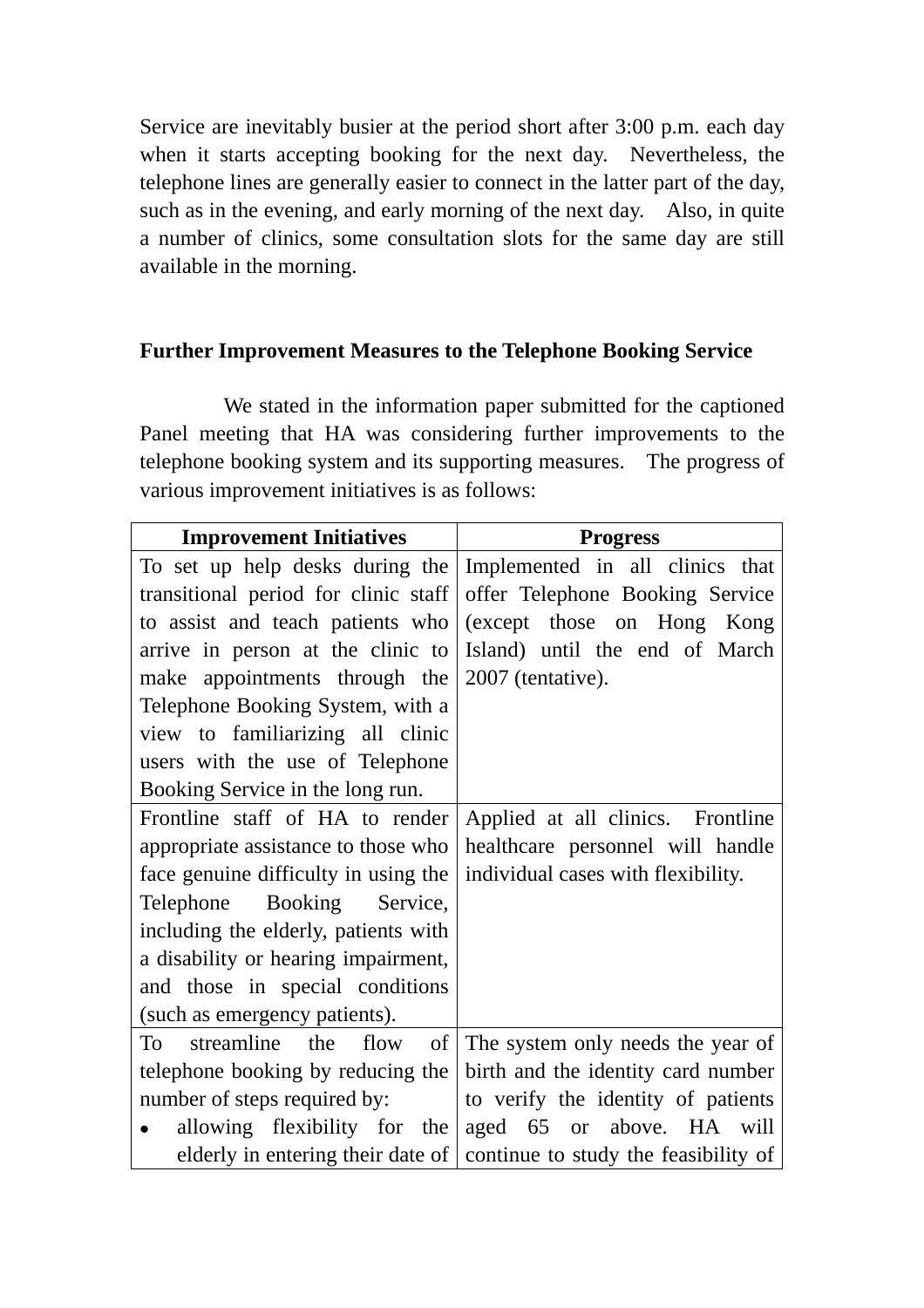| <b>Improvement Initiatives</b>     | <b>Progress</b>                      |  |  |
|------------------------------------|--------------------------------------|--|--|
| birth (they may choose to enter    | accepting continuous key-in in the   |  |  |
| only the year of birth); and       | system.                              |  |  |
| enabling the system to accept      |                                      |  |  |
| continuous key-in or speed         |                                      |  |  |
| dial functions                     |                                      |  |  |
| To remake the interactive voice    | HA has started to remake the         |  |  |
| responses with authentic human     | interactive voice responses<br>and   |  |  |
| voice, improve its content and     | expects it to complete by end of     |  |  |
| tone, slow down the pace, and      | March this year.                     |  |  |
| repeat the particulars of booking. |                                      |  |  |
| To step up publicity and teach     | HA will launch further promotion     |  |  |
| patients on how to effectively use | activities in various districts from |  |  |
| the Telephone Booking Service,     | January to March this year.          |  |  |
| including registration and booking |                                      |  |  |
| procedures as well as the time of  |                                      |  |  |
| the day when booking can be more   |                                      |  |  |
| easily made, etc., and target such |                                      |  |  |
| promotion to specific community    |                                      |  |  |
| groups (such as elderly living on  |                                      |  |  |
| their own or in remote villages)   |                                      |  |  |

 Members suggested at the above meeting to offer patients the option of speaking to an operator when they face difficulties in using the telephone booking system. After careful deliberation, HA considered that, given the tight frontline staffing situation, adding or switching to manually operating the automated Telephone Booking Service would aggravate the existing strained resources and manpower. Adding an operator function or setting aside certain exclusive lines for the elderly or with the operator function would only make the telephone lines for booking even busier and harder to connect. Thus for the time being HA would not arrange for operators to manually run the Telephone Booking Service.

 The primary objective of the Telephone Booking Service is to improve the crowded queuing conditions in the clinics. Despite being in its early days of implementation, the Telephone Booking Service has already achieved some improvements to the queuing situation. For the